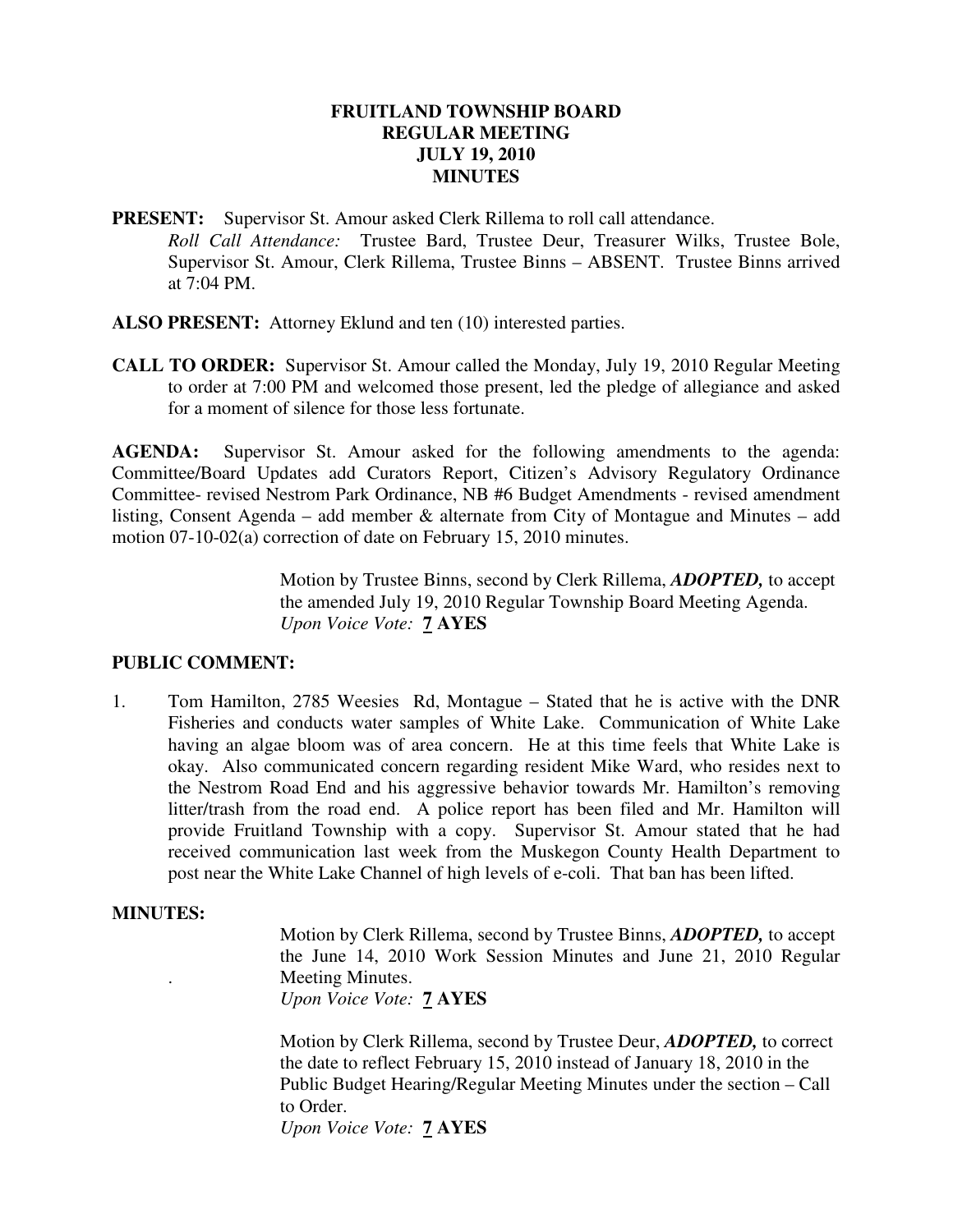## **RECEIPTS & DISBURSEMENTS:**

Motion by Treasurer Wilks, second by Trustee Binns, *ADOPTED,* to accept the Receipts of \$80,993.52 and Bank Balance and Certificate of Deposits of \$1,112,478.08 for the period of June 1, 2010 through June 30, 2010 as reported by Melissa Wilks, Fruitland Township Treasurer and approve General Fund 101 Disbursements in the amount of \$69,353.09 and Fund 701 Disbursements in the amount of \$2,997.50 for the period of June 1, 2010 through June 30, 2010, as reported by Karolyn Rillema, Fruitland Township Clerk. *Upon Voice Vote:* **7 AYES** 

### **ANNOUNCEMENTS:**

Supervisor St. Amour stated that well over 500 recipients receive e-news at the present time. The  $10^{th}$  Anniversary White Lake Community Library is holding an open house on August 15, 2010 from 2:00 – 4:00 PM. Dr. Holly is hosting a cruise of White Lake on July 21, 2010 at 4 PM for those interested. At this time, seven interested officials will be attending.

### **CONSENT AGENDA :**

Motion by Trustee Bard, second by Trustee Bole, *ADOPTED,* to accept the following members to serve on the White River Light Station Citizen's Advisory Committee – Amy VanLoon-WLCOC, Cindy Larson-MCOC, Dennis Atkinson-Whitehall Twp, Laura Shields-Parks & Recreation Commission, John McGarry-Muskegon County Museum, Tanya Cabala- City of Whitehall, Sam St. Amour-Fruitland Twp, Bob Suits-White River Twp, Deb Harris (alternate) -White River Twp, Tom Lohman – City of Montague, Leslie Chase (alternate) – City of Montague. *Upon Voice Vote:* **7 AYES** 

#### **COMMITTEE/BOARD UPDATES –**

- White Lake Ambulance Authority Trustee Bard had no report.
- White Lake Fire Authority Trustee Bole stated he had no additional information on the installation of the dry hydrants and Supervisor St. Amour stated that the roof repairs on the Duck Lake Fire Station were complete.
- Parks and Recreation Commission Trustee Binns had no report.
- Planning Commission –

 Motion by Trustee Deur, second by Trustee Bole, *ADOPTED,* to suspend open floor discussion for Chairperson Kooistra to speak.

*Upon Voice Vote:* **7 AYES**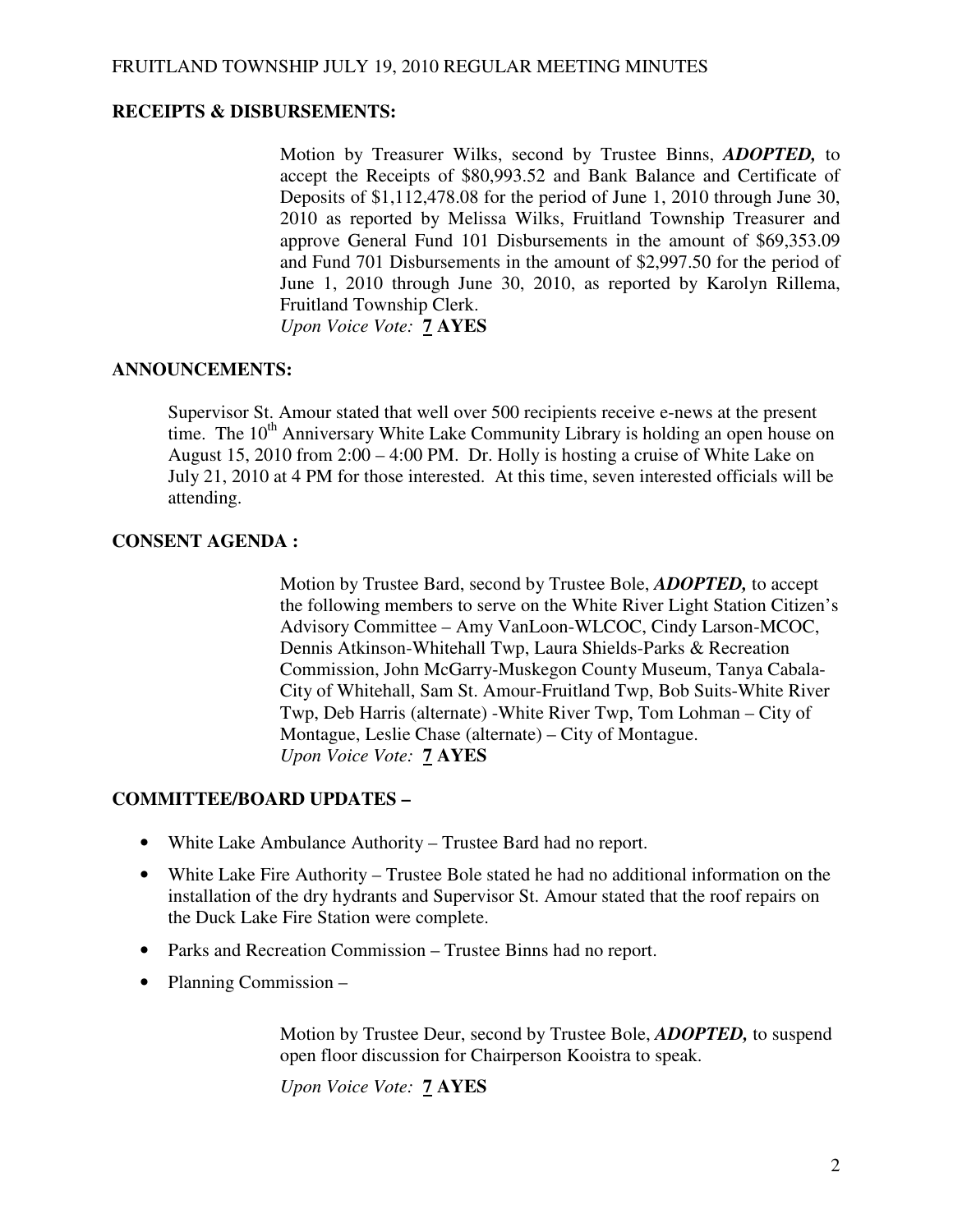Planning Chairperson Kooistra stated that the intent of this language is to protect the health, safety and welfare of the public. She witnessed the WLFA fighting a fire near her home in which the WLFA could not access the burning home because of the size of his driveway. She asked Trustee Bole to inform the WLFA of the great job of fighting the fire under the difficult circumstances. She stated that the language does not comply fully with the WLFA but will help fire truck access on future driveways.

> Motion by Trustee Deur, second by Supervisor St. Amour, *ADOPTED,* to unsuspend open floor discussion.

*Upon Voice Vote:* **7 AYES** 

Trustee Bard asked if existing driveways or driveways that get updated are grandfathered.

 Motion by Trustee Bard, second by Trustee Deur, *ADOPTED,* to suspend open floor discussion to allow Chairperson Kooistra to speak.

*Upon Voice Vote:* **7 AYES** 

 Chairperson Kooistra stated that she had a conversation with Zoning Administrator Sandel and all existing driveways are grandfathered.

> Motion by Trustee Bard, second by Trustee Bole, *ADOPTED,* to unsuspend open floor discussion.

*Upon Voice Vote:* **7 AYES** 

 Clerk Rillema asked if additional language of maintaining driveway to these standards was necessary. Trustee Deur stated that the last sentence implies that language. Trustee Bole was not in agreement with a driveway in a subdivision having to be 12 feet with 3 feet cleared on each side. Trustee Deur explained that zoning ordinances are developed for a whole community and that we don't have different driveway standards for different zoning districts.

> Motion by Trustee Deur, second by Treasurer Wilks, *ADOPTED,* to approve zoning ordinance Article III, Section 3.32 Driveways as presented by the Planning Commission.

 *Roll Call Vote:* Trustee Bard **NAY**, Trustee Deur **AYE**, Trustee Binns **NAY**, Clerk Rillema **AYE**, Treasurer Wilks **AYE**, Trustee Bole **NAY**, Supervisor St. Amour **AYE** 

- Zoning Board of Appeals Trustee Bole stated that two hearings were held at the July meeting. Both requests were approved.
- Citizen's Advisory Wireless Committee Trustee Deur stated that discussions with Frontier Communications employees continue to be optimistic regarding the potential for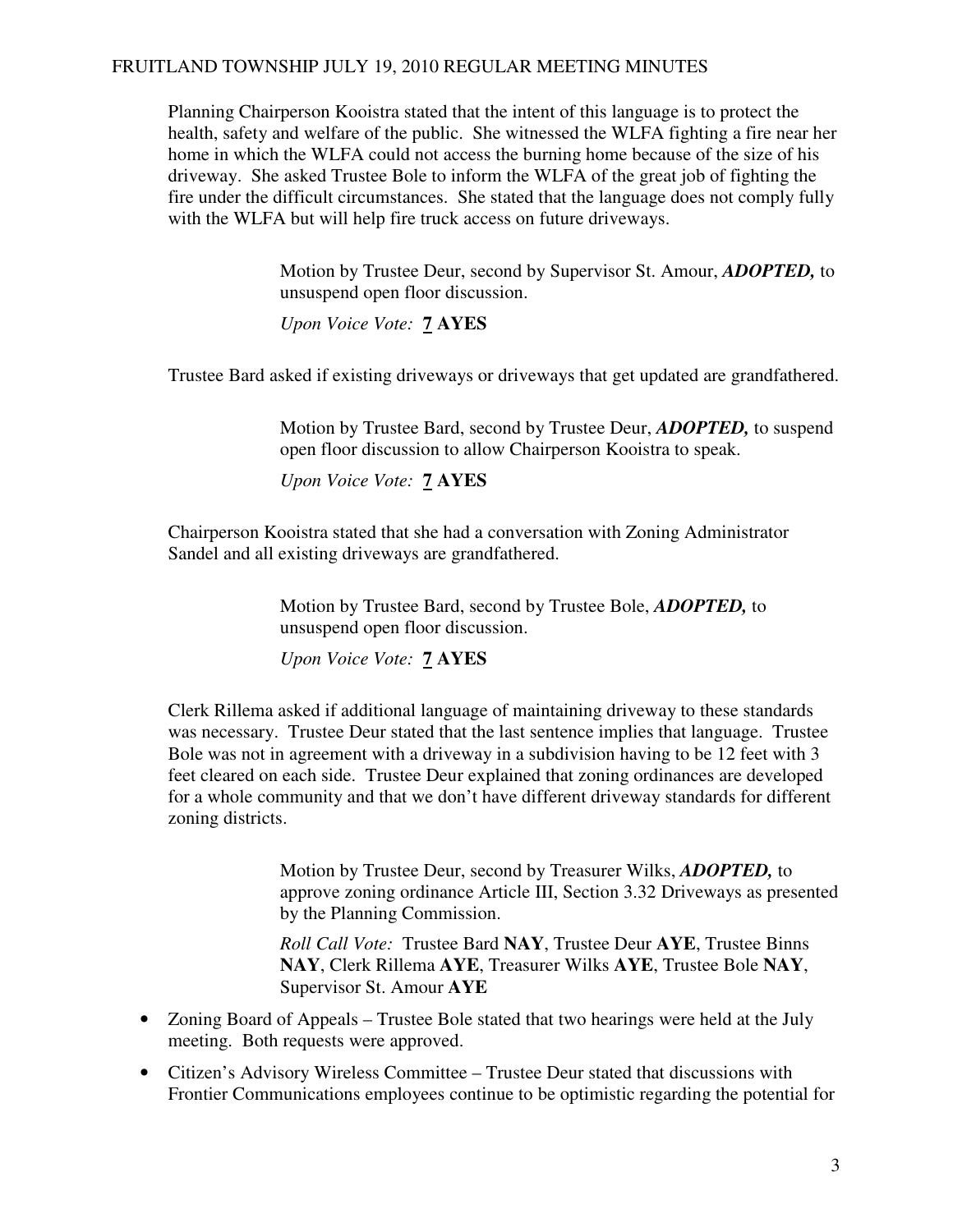expanded DSL coverage for Muskegon County. Azulstar is awaiting information on grant money which should be decided by September 2010.

• Citizen's Advisory Regulatory Ordinance Committee – Supervisor St. Amour stated that several changes have been suggested to the cemetery ordinance. All members agreed to discuss in detail at the August work session along with the fee and escrow deposit schedule.

> Motion by Trustee Bole, second by Trustee Binns, *FAILED,* to approve the Nestrom Road Park Ordinance – Article R21 as presented by the Regulatory Ordinance Citizen's Advisory Committee.

> *Roll Call Vote:* Trustee Deur **NAY**, Trustee Bole **AYE**, Treasurer Wilks **AYE**, Trustee Bard **NAY**, Clerk Rillema **NAY**, Trustee Binns **NAY**, Supervisor St. Amour **NAY**

Motion by Supervisor St. Amour, second by Trustee Bole, *FAILED,* to approve the Nestrom Road Park Ordinance – Article R21 as presented by the Regulatory Ordinance Citizen's Advisory Committee with changes in Section R21.05, item C to read Hunting, shooting, archery and golfing with real golf ball activities.

 *Roll Call Vote:* Trustee Bole **AYE**, Treasurer Wilks **NAY**, Clerk Rillema **NAY**, Trustee Binns **NAY**, Trustee Bard **NAY,** Trustee Deur **NAY,** Supervisor St. Amour **AYE** 

 Motion by Clerk Rillema, second by Trustee Deur, *ADOPTED,* to approve the Nestrom Road Park Ordinance – Article R21 as presented by the Regulatory Ordinance Citizen's Advisory Committee with changes in Section R21.05. item C to read Hunting, shooting, archery or golfing activities.

*Upon Voice Vote:* **7 AYES** 

- Citizen's Advisory Residential Rental Committee Trustee Deur stated that he would request Attorney Eklund to research if State Law implies that the Property Maintenance Code may have been indirectly adopted with the adoption of the State Building Code.
- Citizen's Advisory McMillan Road End Committee Supervisor St. Amour stated that \$1,410.00 has been received to date. A interested citizen had inquired about a possible fund raiser for the road end but no further communication has been received to date.
- Citizen's Advisory Law Enforcement Committee –

 Motion by Trustee Bard, second by Trustee Deur, *ADOPTED,* to adopt the Fruitland Township Uniform Traffic Code Ordinance 98. This authorizes the Attorney, Clerk and Supervisor to complete all steps required.

*Upon Voice Vote:* **7 AYES**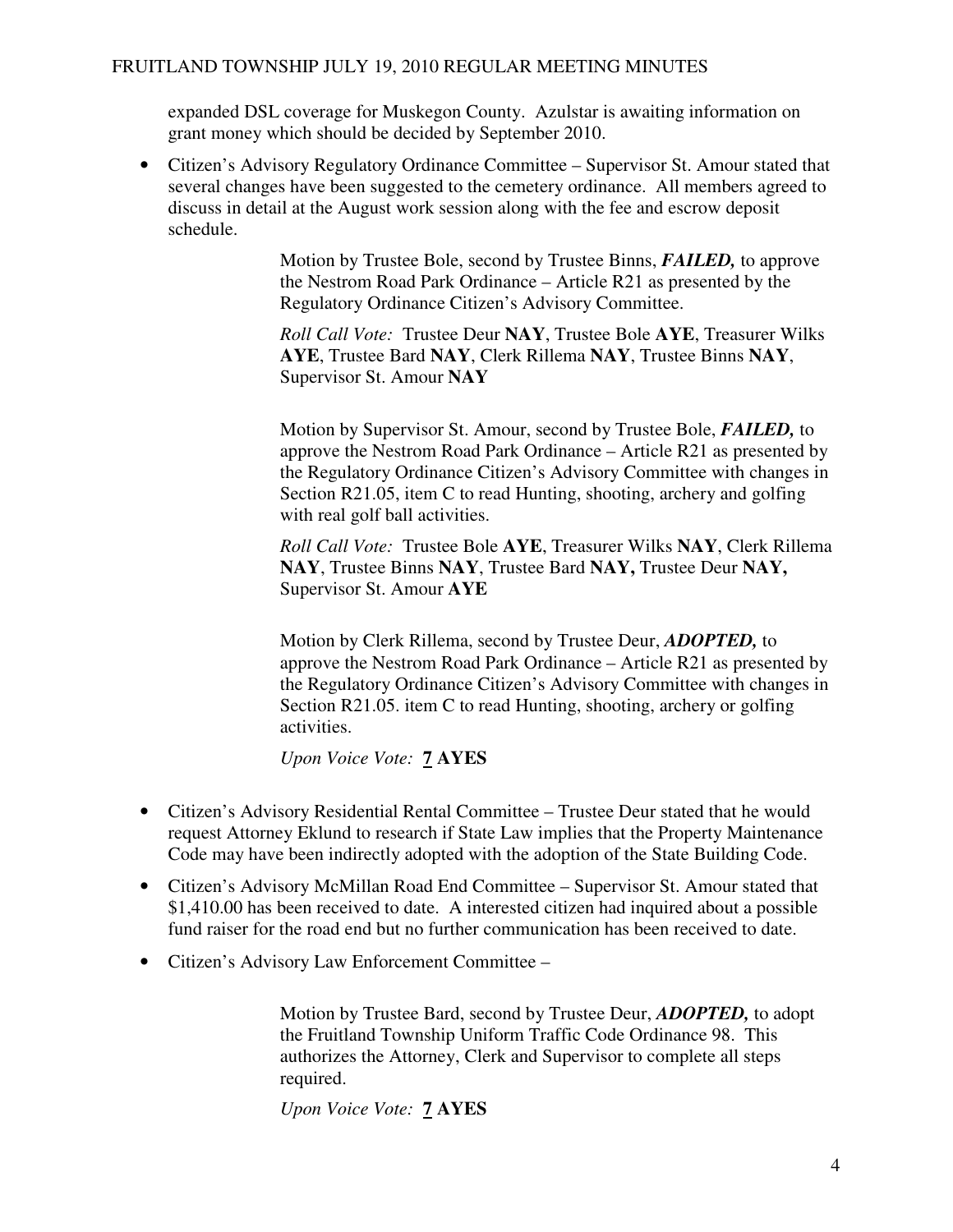- Fred Meijer Berry Junction Rail Trail Supervisor St. Amour stated they are working with MDOT engineering. 2010 budgeted money will not be available. Funding from 2011 is forthcoming. Supervisor St. Amour continues to be optimistic to see this project through completion.
- White Lake Public Advisory Council Trustee Deur stated that good dialogue between the WLPAC and Dupont was facilitated at a recent meeting by Representative Mary Valentine on the continued cleanup of the DuPont Property.
- WRLS Blue Ribbon Committee Supervisor St. Amour stated that the first meeting of the committee will be held on July 27, 2010 at 7:00 PM at the Fruitland Township Hall. Curator McDonnell was not present to report on the Museum activities.

# **OLD BUSINESS -**

1. 1562 Duck Lake Road –

 Motion by Trustee Bard, second by Trustee Deur, *ADOPTED,* to allow the Supervisor and Attorney Eklund to execute the Restrictive Covenant Agreement for the parcels listed in Exhibit A owned by Lisa Stewart and Karl Holmstrom of 1530 Duck Lake Road, Muskegon, MI 49445. *Upon Voice Vote:* **7 AYES**

- 2. 5623 Murray Road Supervisor St. Amour stated that no information from the Appellate Court has been received at this time.
- 3. Condemnation Hearings Supervisor St. Amour stated that 6168 & 6188 Murray Road may have been sold and the next hearing date is scheduled in late July. Nord Road has received permits and will need to be inspected and the house on Scenic Drive has been taken down but not fully removed.
- 4. Township Property (Harvest) Supervisor St. Amour stated that Attorney Eklund is reviewing the contract and will report at the August work session.
- 5. Community Building Drain Supervisor St. Amour has been in contact with the MCRC Whitehall Garage Supervisor Doug Davis and repair work of this drain cover is scheduled.
- 6. Moratorium for the Sale or Dispensation of Medical Marijuana Attorney Eklund recommends taking no action at this time.

## **NEW BUSINESS:**

1. Policies & Procedures – Clerk Rillema stated that current language in our policies and procedures 2.4(d) Public Participation should be changed to avoid discrimination as we offer only one public comment at our meetings.

> Motion by Clerk Rillema, second by Trustee Binns, *ADOPTED,* to change the Policies and Procedures 2.4(d) Public Participation to read –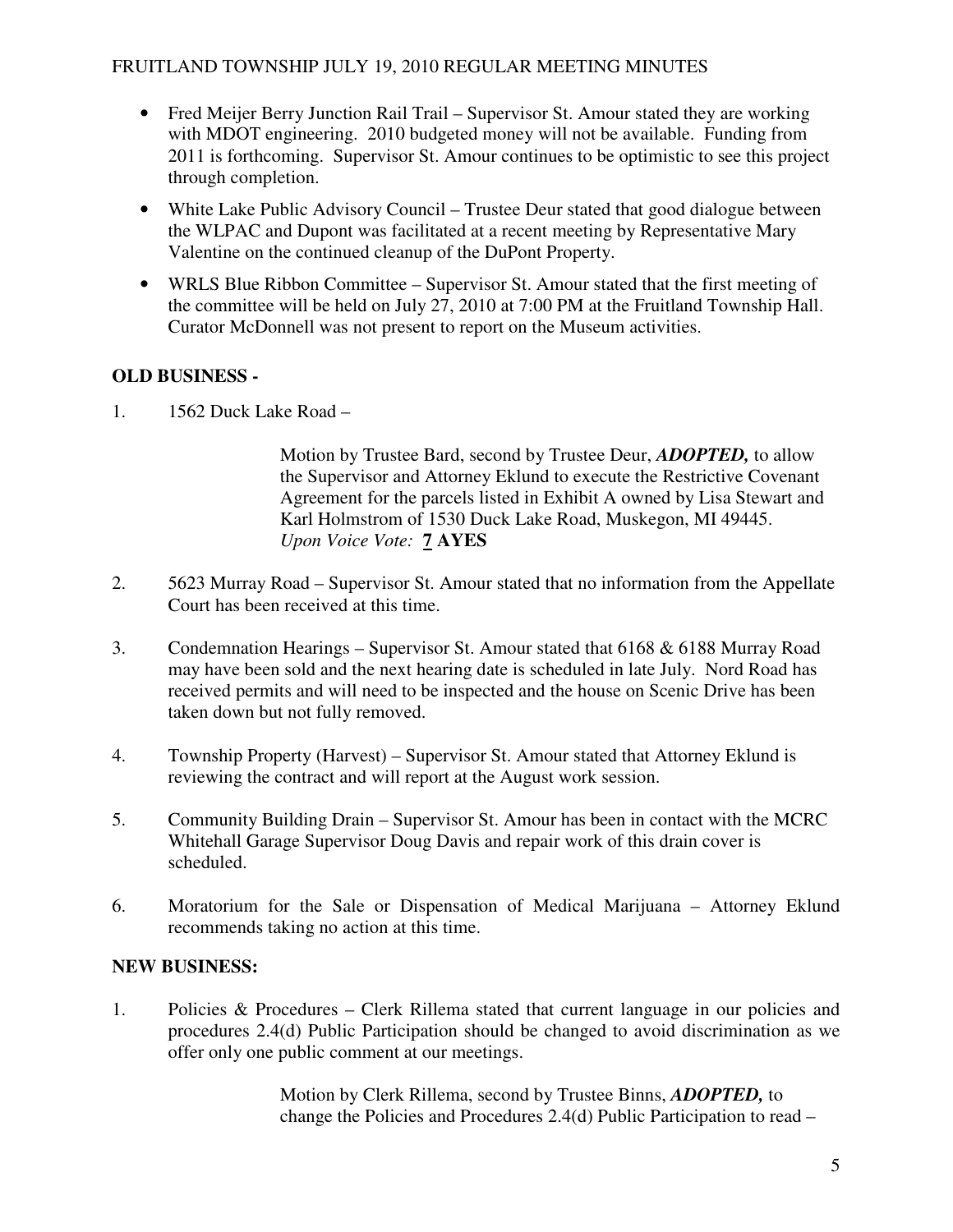Members of the public shall have an opportunity, under Public Comment, to address the Board for no more than three (3) minutes, or Supervisor's discretion on any item. *Upon Voice Vote:* **7 AYES** 

 Clerk Rillema stated that inquires with how the interview committee is created resulted in the following change in our Policies and Procedures 3.6(d).

> Motion by Clerk Rillema, second by Trustee Bard, *ADOPTED,* to change Policies & Procedures 3.6(d) of the Employee Selection to read – The Supervisor will appoint a committee of township elected officials and/or other appointed board members to conduct interviews. Any additional screening procedures, such as employment testing or an assessment center shall be done prior to and with Board approval. At least three non-related references shall be contacted.

*Upon Voice Vote:* **6 AYES, 1 NAY** 

 Trustee Deur disagreed. Trustee Deur pointed out that this proposed policy change is in conflict with our existing policy manual, paragraph 1.3(i), which says that the Supervisor will appoint members of commissions, committees, etc., but that the township board must approve all appointments. Supervisor St. Amour said this would have to be addressed.

- 2. Ordinance Enforcement Supervisor St. Amour stated that the ticket was dismissed for 4540 Weber Road due to extenuating circumstances. The owner of 1490 W. Duck Lake Road has a court date scheduled. The owner at 1424 W. Duck Lake Road has been given a conditional agreement with a final date for cleanup.
- 3. Plaques at Channel Supervisor St. Amour stated that he has had conversation with the Corp of Engineers and it is possible to engage in a real estate agreement which could cost as much as \$1000.00. Trustee Binns stated that she spoke with the Village of Pentwater and City of Grand Haven and neither jurisdiction has allowed any markers at this time. The City of Muskegon did not respond. Trustee Deur asked whether there would be a written agreement with the Smith family to ensure they will absorb all costs of installation and maintenance, and Supervisor St. Amour indicated the agreement would be in writing.

 Motion by Trustee Bard, second by Trustee Bole, *ADOPTED,* to allow the two memorial plaques of Christopher Jay Smith II be placed on township property by the steps at the White River Light Station in the grass in proper concrete foundations. The Supervisor shall instruct the parties that they will absorb all costs with installation and maintenance of such plaques.

 *Roll Call Vote:* Trustee Bard **NAY,** Trustee Bole **AYE,** Treasurer Wilks **AYE,** Clerk Rillema **NAY,** Trustee Binns **NAY,** Trustee Deur **AYE,** Supervisor St. Amour **AYE** 

4. White River Light Station – Supervisor St. Amour stated that a correction letter was received from the Friends of the White River Light Station stating that the artifacts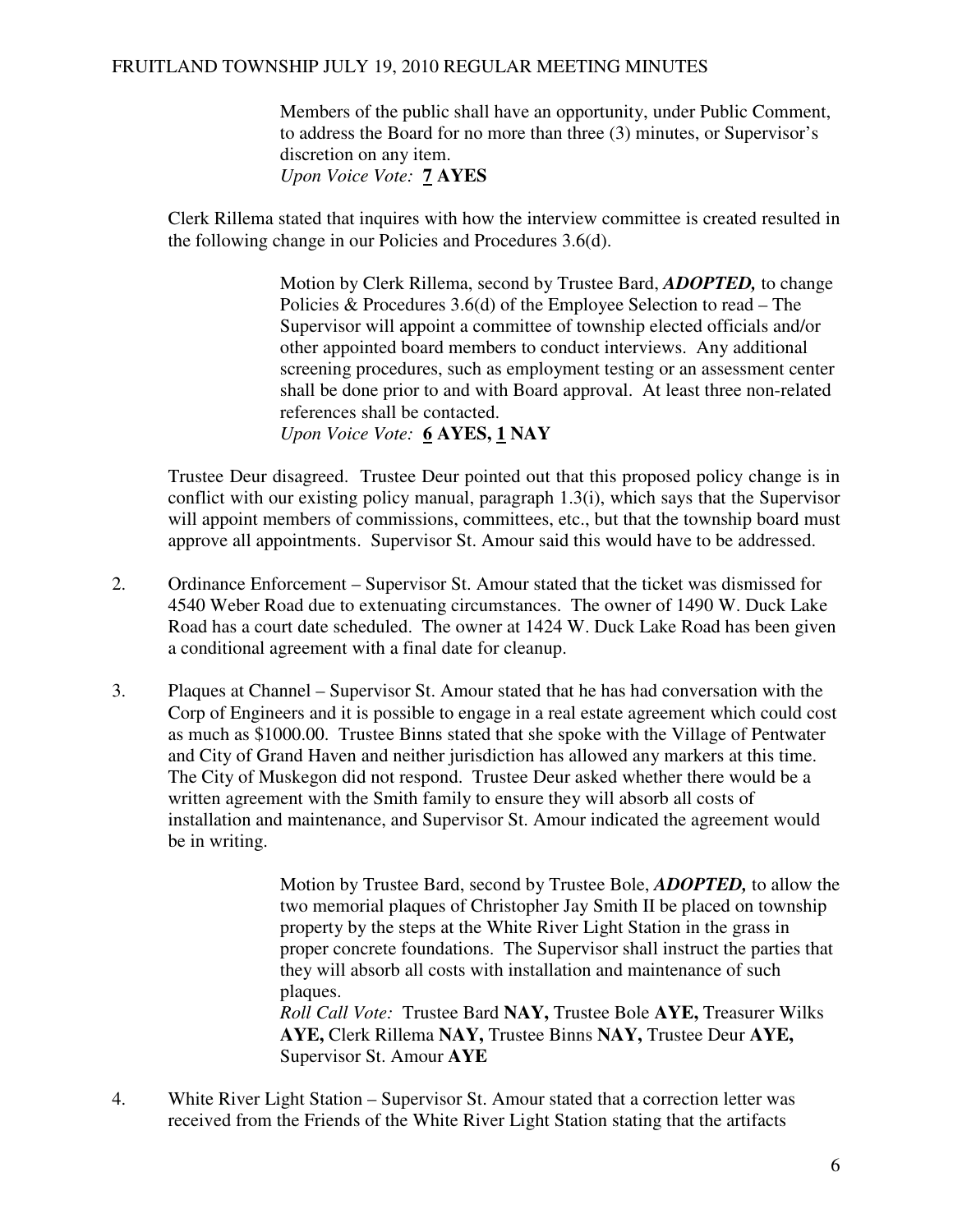purchased by the Friends of the White River Light Station are indeed donated to the Museum and are the property of the township. At this time, signatures on deeds of donation are being completed. The past practice of free admission to members of the Friends of the White River Light Station will not be honored at this time but will be discussed in the future due to the uncertainty of finances for the WRLS. An additional porta-jon was delivered to the parking lot at the White River Light Station for the remainder of the summer. Employee action remains under investigation at this time. Supervisor St. Amour stated that the foundation of the White River Light Station appears to be okay at this time. Installing a dehumidifier in the basement was recommended and Supervisor St. Amour will purchase and install. The Parks & Recreation Commission solicited quotes for gutters prior to the jurisdiction change over to the Board of Trustees and Supervisor St. Amour has been receiving quotes for sidewalk repair. Discussion will occur at the August work session.

- 5. Secretary/Receptionist Position Treasurer Wilks stated that the position of secretary/receptionist is currently being filled by temporary help. An advertisement was placed in the Muskegon Chronicle and resumes will be taken until Monday, July 26, 2010. Trustee Deur indicated that he was advised by MTA that an Interview Committee acting on behalf of a public body is subject to the Open Meetings Act. Attorney Eklund will investigate and advise.
- 6. Budget Amendments –

 Motion by Clerk Rillema, second by Trustee Bard, *ADOPTED,* to authorize the Clerk to make the budget amendments listed on the attached listing named Fruitland Township,  $1<sup>st</sup>$  Quarter Budget Amendments, April 1, 2010 – June 30, 2010. *Roll Call Vote:* Trustee Bole **AYE**, Treasurer Wilks **AYE**, Clerk Rillema **AYE**, Trustee Binns **AYE**, Trustee Deur **AYE,** Trustee Bard **AYE,** Supervisor St. Amour **AYE**

- 7. Camera/Recording System Trustee Bole spoke to a City of Whitehall Police Officer who suggested a handheld recorder. Deputy Jake Ashker was in the audience and suggested that a decision of whether just a voice recording is enough or if a camera recorder should be added too. Trustee Bole was tasked to solicit quotes for both.
- 8. Parks & Recreation Master Plan Trustee Binns and Trustee Deur suggested that discussion occur at the August work session due to the number of changes necessary. Trustee Deur spoke with Erin Kuhn of the WMSRDC and suggested some changes that would help with future grant applications.
- 9. Board Comments Trustee Deur was pleased to see that the health insurance premium was lowered but cautioned that the reduction in benefits and no increase in pay may jeopardize employees wanting to be employed by Fruitland Township. He encouraged the Board to look this over when budgeting for 2011-12.